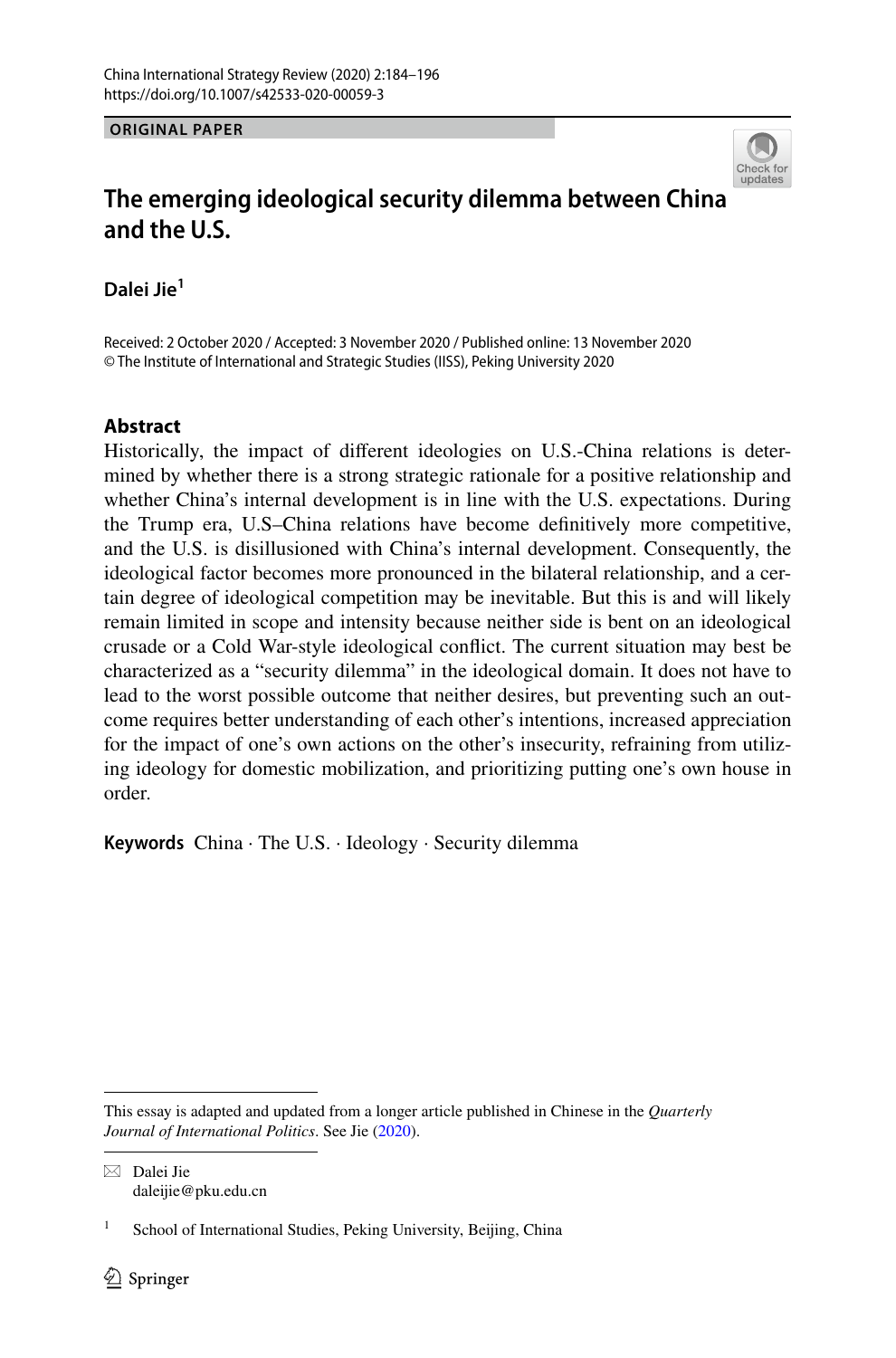### **1 Introduction**

The idea that U.S.-China relations have entered a new era of strategic competition has taken hold in both Washington and Beijing. Officially, the Chinese government still strives for "coordination, cooperation, and stability" in its relationship with the U.S. and has not adopted the term "strategic competition," but in practice it must brace for this undesirable scenario (Xinhua  $2020$ ).<sup>[1](#page-1-0)</sup> But what is the exact nature of the strategic competition? What are the stakes? What end-game scenarios are being envisioned? That these extremely important questions cannot be answered with much certainty has to do with the controversial role of ideology in U.S.-China competition. Simply put, factoring ideology into an increasingly competitive economic and security relationship is likely to create a high-stakes, win-or-lose replay of the Cold War. If the U.S. and China can minimize the negative infuence of ideology, then we can hope to witness a less intense, less comprehensive, and less dangerous competition.

There are two opposing views on the role of ideology. One view, shared by many Chinese and U.S. observers, is that ideology is either insignifcant in U.S–China competition, or the two sides should try their best to avoid an unnecessary rivalry in the ideological realm.<sup>[2](#page-1-1)</sup> The other view, held by a few U.S. analysts and seemingly echoed by some high-ranking officials in the Trump administration, maintains that ideology is part and parcel to great power competition. According to this view, the U.S. should not avoid talking about it and should even consider taking the ofensive on the ideological front.<sup>3</sup> Both views are only partially correct. The former is correct in that ideological competition can be dangerous, but is oblivious to the fact that ideology is becoming more powerful. The latter is correct in highlighting the role of ideology, but its resulting diagnosis and prescription risk creating a self-fulflling prophecy, leading U.S.-China relations into an unnecessary ideological confict.

The truth lies somewhere in between. Given that the U.S. and China are engaging in strategic competition and they each have diferent ideologies, some degree of ideological competition may be inevitable. But it is and will likely remain limited in scope and intensity because neither side is bent on an ideological crusade or a Cold War-style ideological confict. The current situation may best be characterized as a "security dilemma" in the ideological domain. It does not have to lead to the worst possible outcome that neither desires but avoiding such a scenario entails each country gaining a better understanding of the other's intentions, more appreciation for the impact of one's own actions on the other's insecurity, refraining from utilizing ideology for domestic mobilization, and prioritizing putting one's own house in order.

<span id="page-1-0"></span><sup>&</sup>lt;sup>1</sup> For a comprehensive review of the fundamental change of U.S.-China relations, see Medeiros ([2019\)](#page-11-1). For Chinese scholars' views, see Wang [\(2019a\)](#page-12-1) and Wu ([2019\)](#page-12-2).

<span id="page-1-1"></span><sup>&</sup>lt;sup>2</sup> For a sampling of these views, see Wang ([2019b\)](#page-12-3), Yan ([2019\)](#page-12-4), Leffler [\(2019](#page-11-2)) and Blackwill [\(2020](#page-10-0)).

<span id="page-1-2"></span> $3$  On these views, see Brands [\(2018](#page-10-3)), Friedberg ([2018\)](#page-10-2), Chhabra (2018) and Pompeo [\(2019a,](#page-11-3) [b](#page-11-4)). I have not found any Chinese scholars openly advocating for an ideological rivalry with the U.S.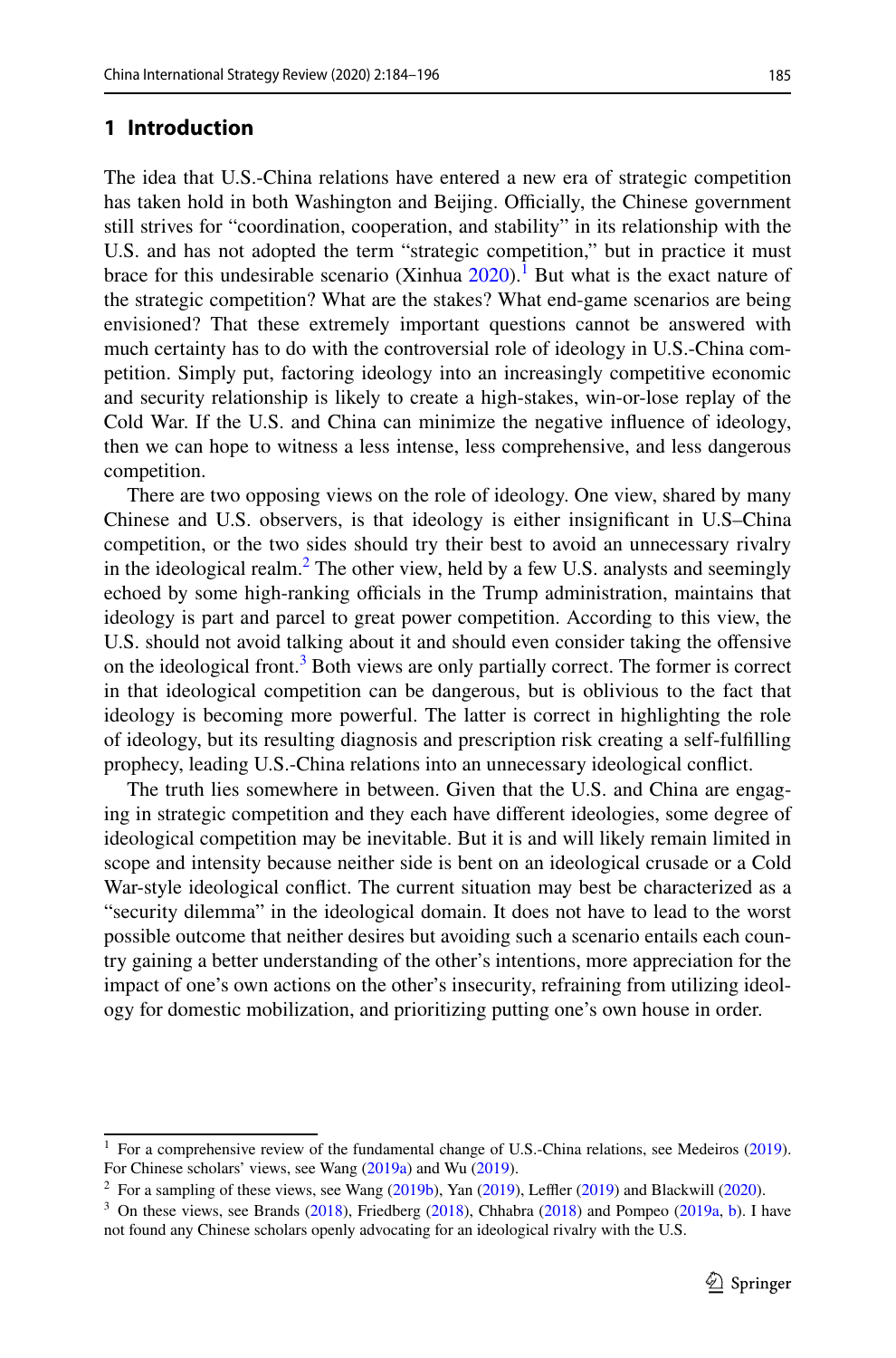#### **2 The historical perspective**

The U.S. and China have diferent ideologies in theory and practice, but the differences in organizing politics, economics, and society do not always constitute insurmountable obstacles for a positive relationship. The normalization of relations in the 1970s is a case in point. As President Richard Nixon recalled in his memoir, he told Chairman Mao Zedong in their 1972 meeting that "what is important is not a nation's internal political philosophy" but "its policy toward the rest of the world and toward us" (Nixon [1978](#page-11-5), 562). The 1972 Shanghai Communique explicitly stated that there are "essential diferences" between Washington's and Beijing's social systems, but that neither should interfere in the other's internal afairs. The non-interference principle is reaffirmed in the 1979 and 1982 communiques. In the four decades after normalization, diferent ideologies still from time to time impinged on the bilateral relationship. The degree of infuence has been determined by two variables: the strategic underpinning of the relationship, and China's internal development. Specifcally, the stronger the strategic rationale for a positive relationship and the more China's internal development is in line with U.S. expectations, the less the impact of difering ideologies; whereas the weaker the strategic rationale for a positive relationship, and the less China's internal development is in line with U.S. expectations, the higher the impact of diferent ideologies.

From 1979 until the mid-1980s, diferent ideologies had a minimal impact. Not only was the anti-Soviet strategic rationale particularly robust, but also the U.S., including both the government and average citizens, watched China's domestic reform and opening up with great enthusiasm. *Time* magazine organized a 5-day tour to China in October 1985, and the participants all agreed that China's transformation was far beyond their expectations and the Chinese officials' openness exceeded that of even the most enlightened countries in the Soviet bloc (Thomas [1986](#page-12-5), 4). Subsequently, Deng Xiaoping was named "Man of the Year" for 1985, the second time for him after 1978. When President Ronald Reagan talked to Chinese students at Fudan University in April 1984, he praised the friendship and cooperation between the U.S. and China despite the fundamental diferences in political systems, histories, cultures, values and languages (Reagan [1984](#page-11-6)).

In the late 1980s, ideological frictions started to surface. The adjustments of Soviet foreign policy under Gorbachev improved its relations with both the U.S. and China and the common anti-Soviet strategic rationale appeared less straightforward. Moreover, increasing bilateral exchange actually brought the ideological diferences into sharper focus than before.

After the 1989 Tiananmen crisis and the end of the Cold War, ideological differences were the most salient and even dominated the U.S–China relationship for some time. Multiple issues, including Chinese dissidents, birth control, prison labor products, religious freedom, Tibet, and Hong Kong, were all on the agenda. Meanwhile, the U.S. approach to dealing with the diferences became more confrontational, and the United Nations Human Rights Council (UNHRC) became one major battleground. The most memorable event, of course, was the Clinton administration's decision to link China's Most Favored Nation status with China's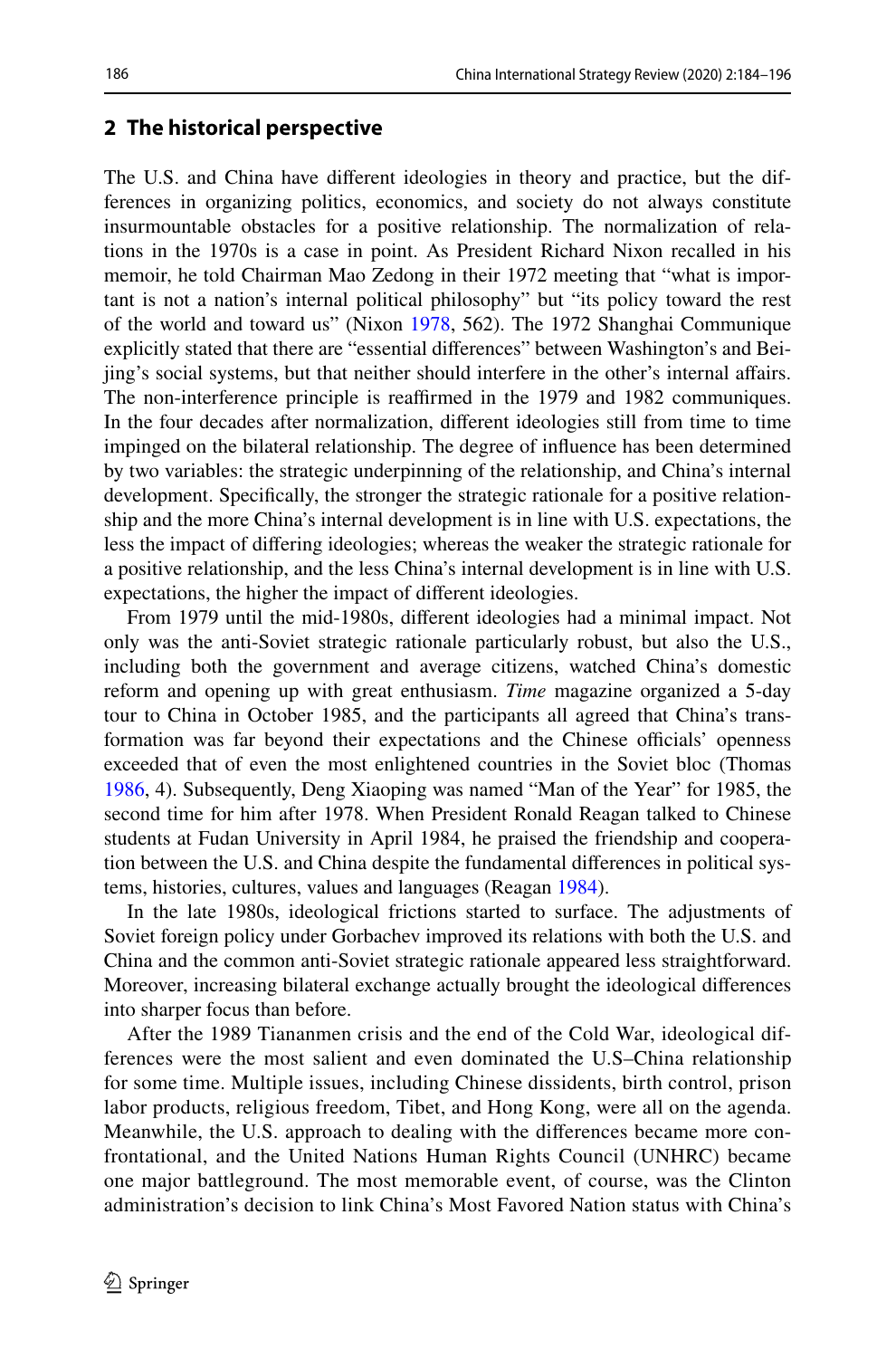human rights situation in 1993. During the 1997–1998 summits, President Clinton and President Jiang Zemin had open and candid exchanges about human rights, Tibet, and Tiananmen (Clinton Digital Library [1997](#page-10-4); USC U.S.-China Institute [1998](#page-12-6)).

It is worth noting that toward the end of the 1990s, the U.S. rekindled its hope for reform and change in China. When President Clinton lobbied the U.S. Congress to support China's entry into the World Trade Organization (WTO), he maintained that China's joining the WTO would have a profound impact on human rights and political freedom in China (Clinton [2000](#page-10-5)).

For most of the time during the Bush administration, diferent ideologies did not play much of a role in U.S–China relations. On one hand, the fght against terrorism provided a much-needed shared strategic objective for Washington and Beijing. As China's power continued to grow, the Bush administration proposed the "responsible stakeholder" role for China to jointly address global economic and security governance problems (Zoellick [2005\)](#page-12-7). On the other hand, U.S. politicians still seemed to harbor the expectation that China would transform itself into their liking. As President Bush later commented in his memoir, Decision Points, he believed that trade is a tool for the "freedom agenda," and that "the freedom inherent in the market would lead people to demand liberty in the public square" (Bush [2010](#page-10-6), 427).

U.S.-China strategic relations during the Obama years became more complicated and difficult to characterize. There was strong political will on both sides to maintain a "positive, cooperative, and comprehensive" relationship, as refected in the frequency of summit meetings, the establishment of the Strategic and Economic Dialogue, and their laudable cooperation on global economic governance, nuclear non-proliferation, and climate change. Meanwhile, competitive elements were fast developing in both economic and security realms, and their strategic distrust about each other's long-term intentions was growing. In terms of the U.S. interpretation of China's internal development, there was the gradual realization that the supposedly liberalizing force of market economy had not manifested itself in the political sphere (Mann [2010](#page-11-7); Economy [2018](#page-10-7)).

In terms of the impact of the two countries' diferent ideologies during the Obama administration, it is a mixed bag. On one hand, there was a little direct confrontation over ideology. In line with its overall declining emphasis on ideology and democracy promotion, the Obama administration, when dealing with China, tended to downplay the old hot-button ideological issues. On the other hand, ideological diferences started to exert indirect infuence over U.S.-China relations. For instance, the U.S. and China have competing ideas about how global governance over cyberspace should be conducted. On the surface, this is a competition over international infuence between a rising and a ruling power, yet these divergent ideas can be traced back to their diferent domestic ideologies. This new form of ideological impact may be less visible than the traditional direct confrontation over issues such as human rights, religion, or Tiananmen, but it is acquiring increasing signifcance.

Overall, perhaps somewhat counterintuitively, except for the frst few years of the 1990s, diferent ideologies have not been very prominent in shaping U.S.- China relations, either because there was strategic rationale for a positive relationship, or because the U.S. believed that China was on the right track in transforming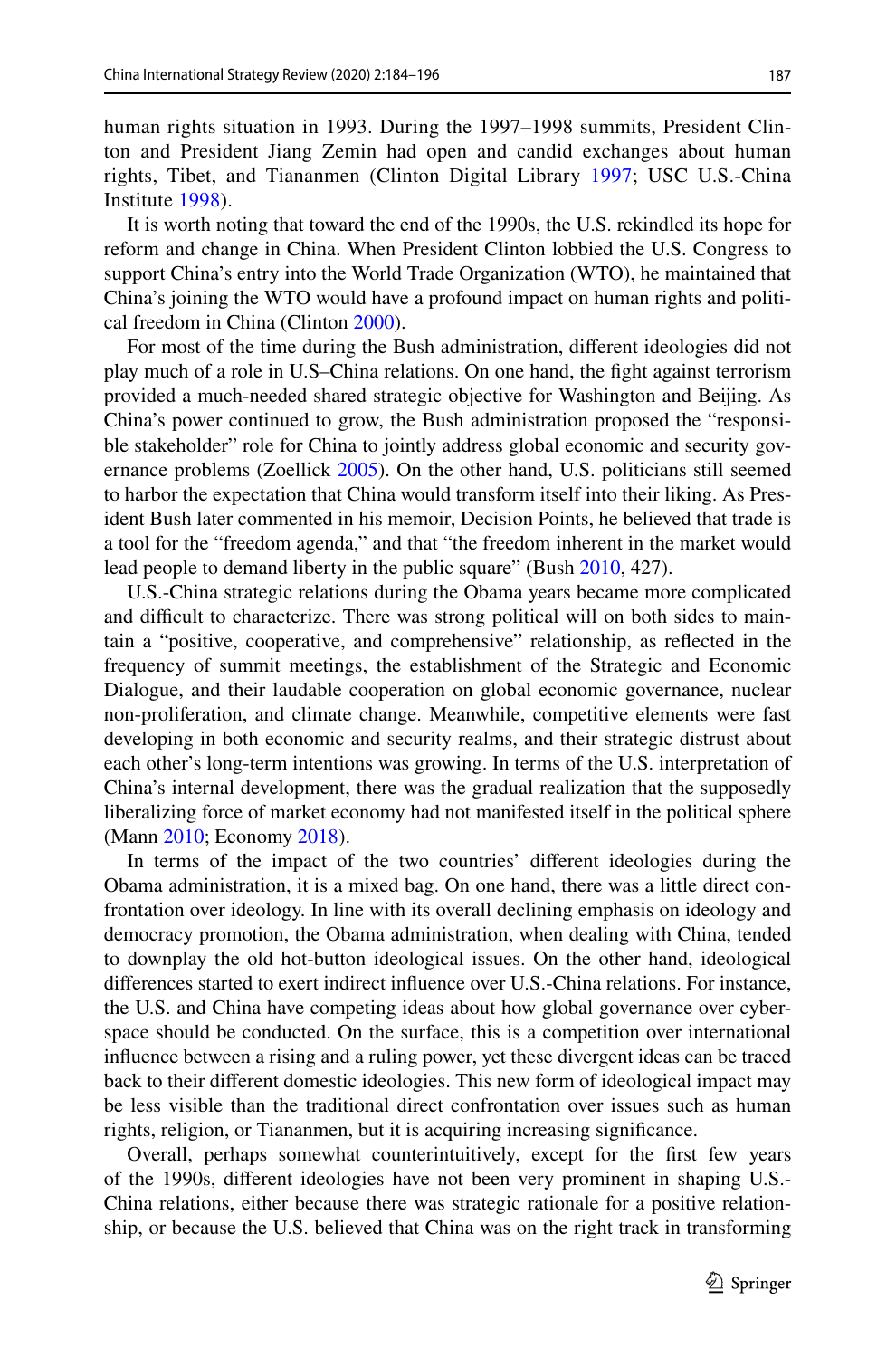itself, or both. On both fronts, fundamental change was coming under the Trump administration.

#### **3 Ideology and the new era of strategic competition**

The big China policy debate in the U.S. toward the end of the Obama administration turned out to be a harbinger of actual policy change inside the Beltway (Friedberg [2015](#page-10-8)). In late 2017 and early 2018, the Trump administration's National Security Strategy and National Defense Strategy formally declared the end of engagement policy and the return of great power politics. China was explicitly defned in those documents as a "revisionist power" and the U.S. "strategic competitor" (The White House [2017](#page-11-8); The United States Department of Defense [2018](#page-11-9)). Meanwhile, exemplifed by Kurt Campbell and Ely Ratner's essay, "The China Reckoning," expectations about China's transformation grew into disappointment and frustration (Campbell and Ratner [2018](#page-10-9)).

In the context of a qualitatively diferent strategic relationship and Washington's disillusionment about China's internal change, the Trump administration started to frame U.S.-China competition in increasingly ideological terms. The National Security Strategy (NSS) declared that "a geopolitical competition between free and repressive visions of world order is taking place in the Indo-Pacifc region" (The White House [2017\)](#page-11-8). The Pentagon's Indo-Pacifc Strategy Report echoed the NSS by stating that the "geopolitical rivalry between free and repressive world order visions" is "the primary concern for U.S. national security" (The United States Department of Defense [2019\)](#page-11-10). In a major speech that some likened to Winston Churchill's "Iron Curtain" speech in 1946, U.S. Vice President Mike Pence levelled comprehensive criticisms against China's internal and external policies. Not only has it "taken a sharp U-turn toward control and oppression of its own people," according to Pence, China has also meddled in America's democracy (Pence [2018\)](#page-11-11). However, nowhere has the ideological dimension of U.S.-China competition been put in starker terms than in U.S. Secretary of State Mike Pompeo's recent remarks. In a series of speeches whose language was reminiscent of the Cold War, Pompeo urged Americans not to ignore the fundamental diferences of "two systems" and their impact upon U.S. national security. He described the challenges as between "the Chinese Communist Party and its authoritarian regime and freedom-loving peoples all across the world," and attempted to drive a wedge between the Chinese Communist Party and the Chinese people (Pompeo [2019a](#page-11-3), [b](#page-11-4), [2020](#page-11-12)).

Some U.S. scholars, such as Princeton professor Aaron Friedberg and Johns Hopkins professor Hal Brands, also bluntly pointed out that ideology is an integral part of great power competition and that the U.S. should even consider exploiting China's domestic weaknesses to mount an ideological ofensive. Moreover, according to them, the ideological component would be useful for the U.S. in mobilizing domestic resources and sustaining a protracted competition vis-à-vis China (Brands [2018;](#page-10-1) Friedberg [2018](#page-10-2)).

Overall, there are three notable features of the impact of ideological diferences during the Trump administration. First of all, whereas China used to be only on the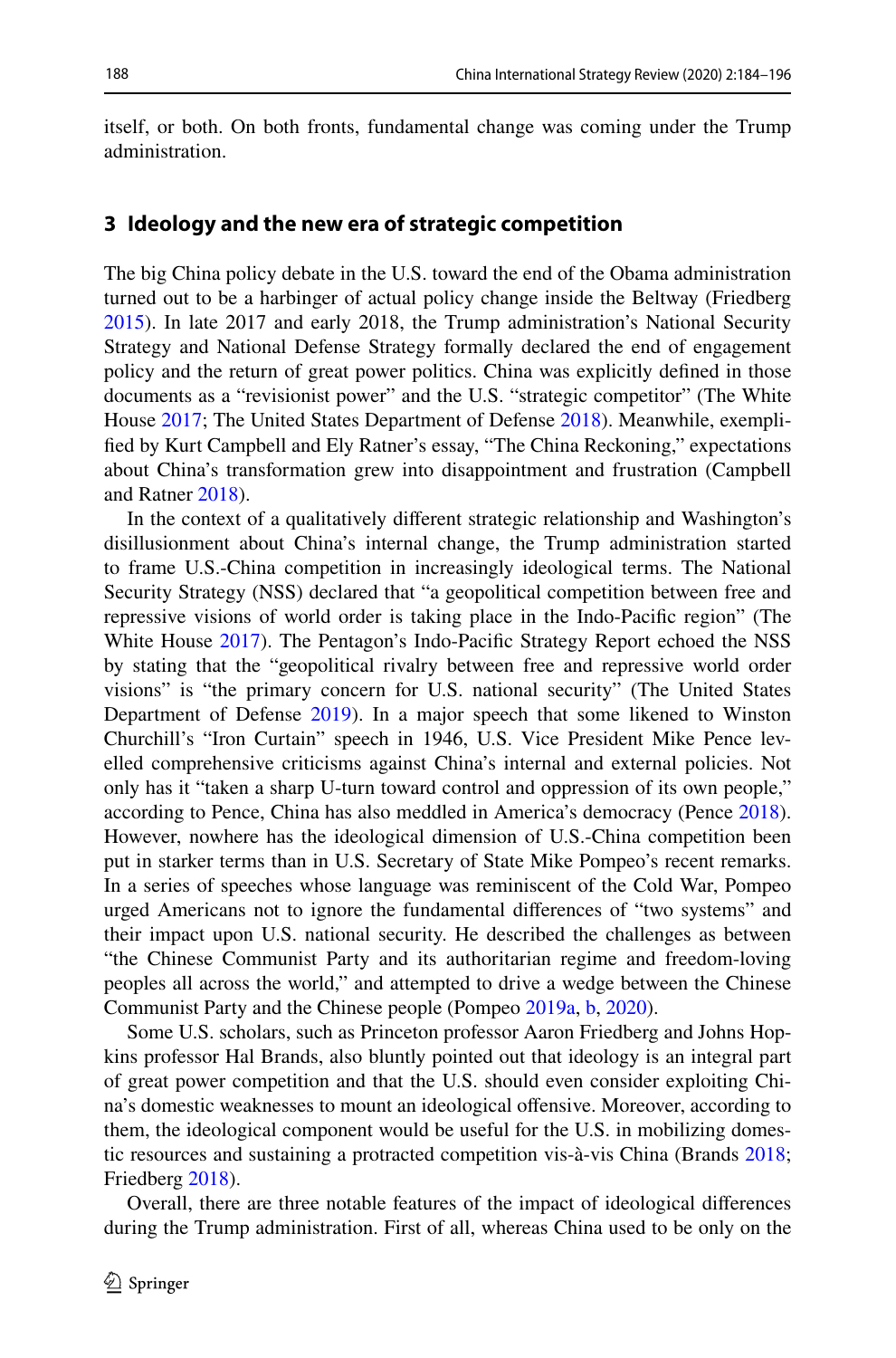receiving end of ideological pressure and challenge in the bilateral relationship, now it seems to be more of a two-way street. Second, on the ideological front, the U.S. objective is no longer one of changing China, but one of competing, or even possibly undermining. Third, as China's infuence is growing, the aforementioned less direct and less visible impact of ideological diferences is acquiring increasing signifcance. Competing ideas about global governance often originate from difering domestic ideologies.

Specifcally, the impact of diferent ideologies has manifested itself in Beijing's and Washington's concerns about three types of orders[.4](#page-5-0) First is each other's domestic order. Beijing has always been concerned about the U.S. alleged attempt at "peaceful evolution" or "color revolution." If anything, the Chinese leadership attached even greater importance to "ideological work" after 2012, as Chinese President Xi Jinping emphasized to the Chinese Communist Party (CCP), that "war without the smoke of gunpowder in the ideological domain is ubiquitous, and the struggle without armament in the political sphere has never stopped" (Xi [2017\)](#page-12-8). On the other hand, Washington has become anxious about Chinese political infuence inside the U.S. polity. Accusations against China's "sharp power," "political warfare," "overseas united front work," and "interference operations" have created the impression that China's pernicious influence is nearly omnipresent.<sup>5</sup>

Second is other countries' domestic orders. China has long opposed the U.S. policy of regime change, democracy promotion or any other attempt at changing political order in other countries. With the U.S. interventionist tendency declining under the Trump presidency, China's concern has lessened but it still lingers. At the same time, the U.S. has pointed fngers at China for exporting so-called "digital authoritarianism" (The U.S. House of Representatives Permanent Select Committee on Intelligence [2019](#page-11-13); Mozur et al. [2019](#page-11-14)). For China, selling surveillance equipment and technology abroad for public security purpose is a win–win, but the U.S. believes it helps strengthen authoritarianism and undercut democracy.<sup>[6](#page-5-2)</sup>

Third is the international order. In recent years, there has been much discussion about the liberal international order established, maintained, and dominated by the U.S. after the end of the Second World War. When the Chinese government says that China is a benefciary, contributor, and reformer of the international order, it refers to the "postwar international order" centered around the United Nations system (Fu [2017](#page-10-10)). Although there is substantial overlap between the "liberal international order" and the "postwar international order," there are also important diferences. One major diference is whether the international order stays purely "international." Wittingly or not, its proponents often seem to imply that the liberal international order has an inherent impulse to transform the domestic order of its illiberal

<span id="page-5-0"></span><sup>4</sup> Prominent Chinese international relations scholar Wang Jisi used to point out that the U.S.-China relations can be encapsulated as one of "two orders"—China's domestic order under the leadership of the Chinese Communist Party and the U.S.-led international order. See Wang ([2015\)](#page-12-9). But the current relationship has moved beyond the stage of "two orders".

<span id="page-5-1"></span><sup>&</sup>lt;sup>5</sup> For one of the many such accusations, see Diamond and Schell [\(2018](#page-10-11)).

<span id="page-5-2"></span> $6$  Greitens offers a nuanced analysis on this question. See Greitens ([2020\)](#page-11-15).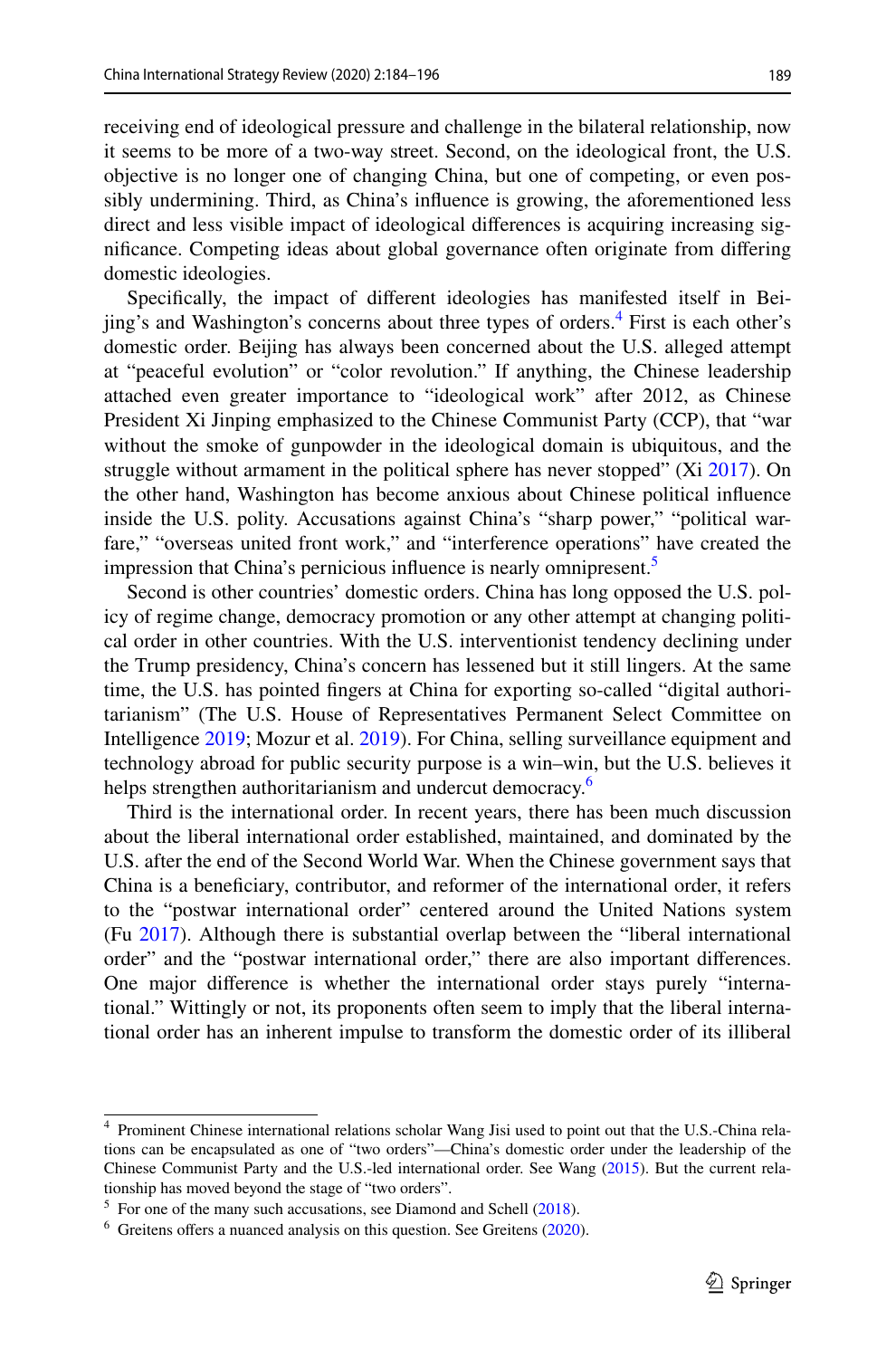members (Ikenberry [2011,](#page-11-16) 9–10). In contrast, the "postwar international order" takes an agnostic attitude toward the nature of domestic order. Furthermore, as global governance deepens, pushing it forward increasingly touches on the ways in which economics and politics are organized domestically.<sup> $\prime$ </sup> Again, this means that it is increasingly difficult to separate global governance from domestic governance and that diferent domestic ideologies lead to diferent thinking about global governance.

### **4 Security dilemma in the ideological domain?**

The above discussion by no means indicates that ideology is the most important dimension of U.S.-China strategic competition, nor does it mean that U.S.-China ideological confict is predestined. But it does show that the ideological factors have become more pronounced in the bilateral relationship, and some degree of ideological competition may be inevitable.

There are three structural reasons for this inevitability. First, strategic competition is to a great extent a contest for infuence, and the way each country expands its infuence is often conditioned on its domestic state-business and state-society relations. Consequently, the process of seeking infuence may coincidentally manifest certain institutional and ideological characteristics, which may be interpreted by the competitor as an intentional ideological expansion. Simply put, seeking and expanding infuence is often not ideology-free.

Second, the relative power shift between great powers with diferent ideologies has an international demonstration efect. As Seva Gunitsky demonstrated in his research, the success and failure of diferent regime types, historically speaking, often goes hand in hand with the abrupt rise and fall of great powers that are associated with diferent ideologies (Gunitsky [2017](#page-11-17)). Although Gunitsky focused on "hegemonic shocks"—the dramatic change after the war, economic depression, or imperial collapse—similar efects could be present in a milder form in the power transition dynamics between the U.S. and China. In other words, power shift in itself could have ideological implications.

Third, in the era of strategic competition, the existing high degree of interconnectedness between the U.S. and China actually makes ideological diferences more keenly felt on both sides. The recent controversy over the general manager of the National Basketball Association's (NBA) Houston Rockets, Daryl Morey's tweet about Hong Kong is a case in point. For many Americans, freedom of speech is sacrosanct, while for the majority of Chinese, national unity is non- negotiable. "Morey is free to talk, and we are free to boycott his team" is the thinking of many Chinese.

Given those structural factors—the contest for infuence, relative power shift, and bilateral interconnectedness—some degree of ideological competition seems inevitable and at times it can become confrontational. But excessive pessimism is unwarranted because neither the U.S. or China is interested in engaging in an ideological

<span id="page-6-0"></span> $7$  As Thomas L. Friedman pointed out at the 2019 China Development Forum, the world is becoming "deep". See Friedman [\(2019](#page-10-12)).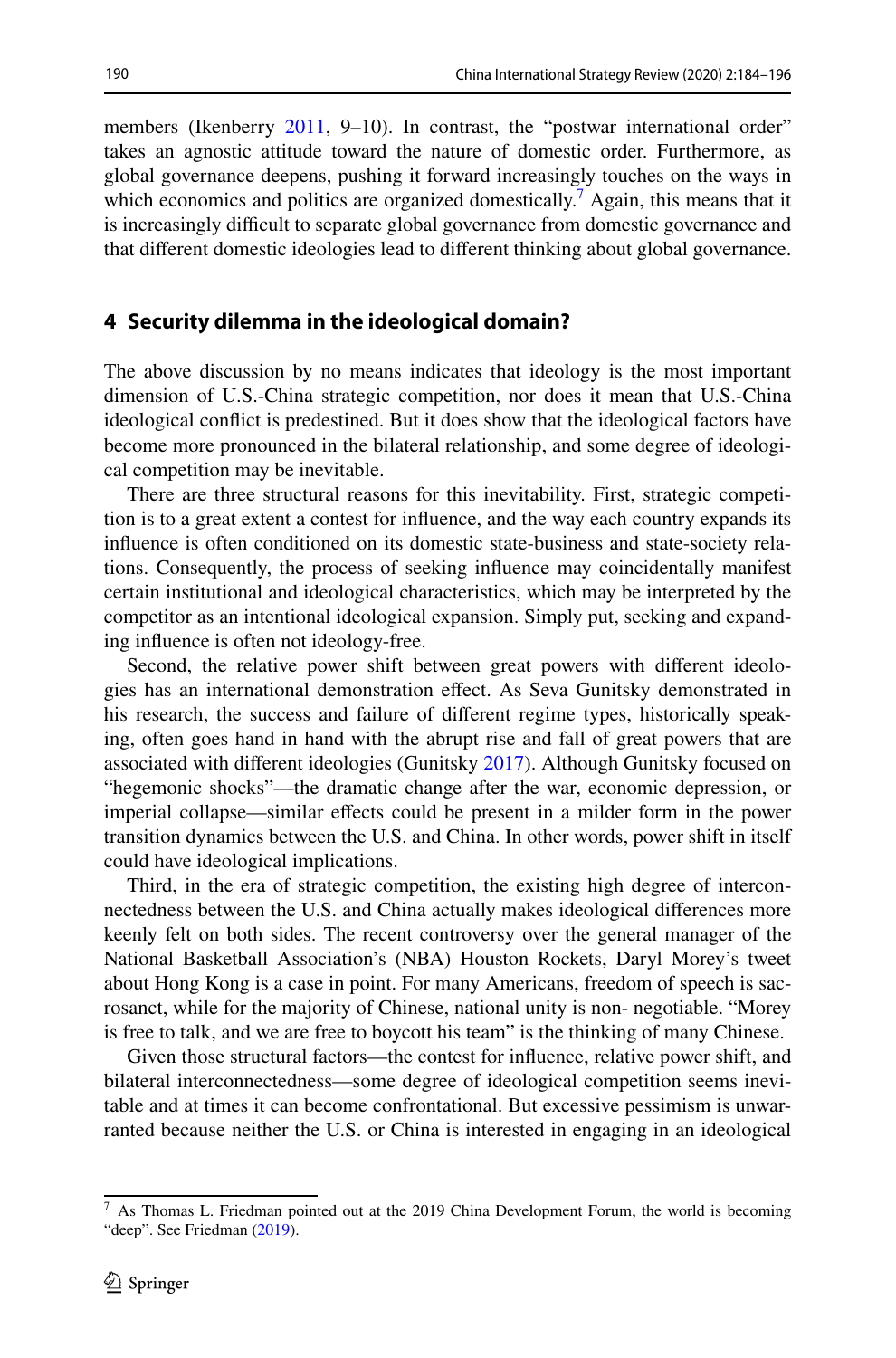confict with each other. Starting with the Obama administration and more so under President Trump, ideology has experienced declining status in U.S. foreign policy. The interventionist foreign policy for democracy promotion is out of the question, and there is more recognition of the limits of U.S. power to change domestic order in other countries. Indeed, there is much discussion about whether Trump's foreign policy is in accordance with the prescriptions of realist international relations theory (read: no role for ideology) and President Trump was faulted by many domestic critics for not believing in American exceptionalism (Brooks [2016;](#page-10-13) Drezner [2017\)](#page-10-14).

Neither is China engaging in a concerted effort to export the "Chinese model" (Weiss [2019\)](#page-12-10). Many observers have taken one passage from Xi Jinping's report at the CCP's 19th National Congress in 2017 as evidence that China intends to spread its model of development. In his speech, Xi proclaimed that China's development "offers a new option for other countries and nations who want to speed up their development while preserving their independence; and it ofers Chinese wisdom and a Chinese approach to solving the problems facing mankind" (Xinhua [2017](#page-12-11)). The message it was meant to convey was that China can walk a diferent path, not that others should follow in China's path. It is about exploration and sharing instead of exporting or spreading. Perhaps in response to the overreading of his speech, a few weeks later, after the 19th National Congress, Xi Jinping clarifed on December 1, 2017, that China will not ask other countries to "copy" China's model of development (China Daily [2017\)](#page-10-15). To celebrate the 70th anniversary of the founding of the People's Republic of China (PRC), China's State Council released a white paper in September 2019 titled China and the World in the New Era, in which China reiterated, emphatically:

"It is the right of every sovereign state to choose its own development path. No country can impose its own model on others, let alone forcibly subvert the governments and political systems of other countries. China respects the diferent paths chosen by other countries. It does not 'import' foreign models, nor 'export' the Chinese model, and will never require other countries to replicate its practices" (Xinhua [2019](#page-12-12)).

In a nutshell, at present, neither China nor the U.S. has much interest in molding other countries in its image or spreading its ideology, and what they are doing, frst and foremost, is fortifying their respective ideological security. But both are concerned about each other's intentions in that regard. In other words, China and the U.S. might be maintaining the status quo and taking defensive positions in the ideological domain, yet they suspect that the other side could be revisionist and ofensive. "Security dilemma" in the ideological domain may be the best way to capture this phenomenon.<sup>[8](#page-7-0)</sup> In the traditional security realm, security dilemma, defined succinctly by Robert Jervis as "many of the means by which a state tries to increase its

<span id="page-7-0"></span><sup>8</sup> In early September 2020, I came across a dialogue about U.S.-China ideological competition organized by the U.S. think tank Center for Strategic and International Studies on October 21, 2019. In the dialogue, Cornell University professor Jessica Chen Weiss also used the concept of "security dilemma" to describe the state of ideological competition between the U.S. and China. On this point her idea is very similar to mine, but we developed our ideas independently.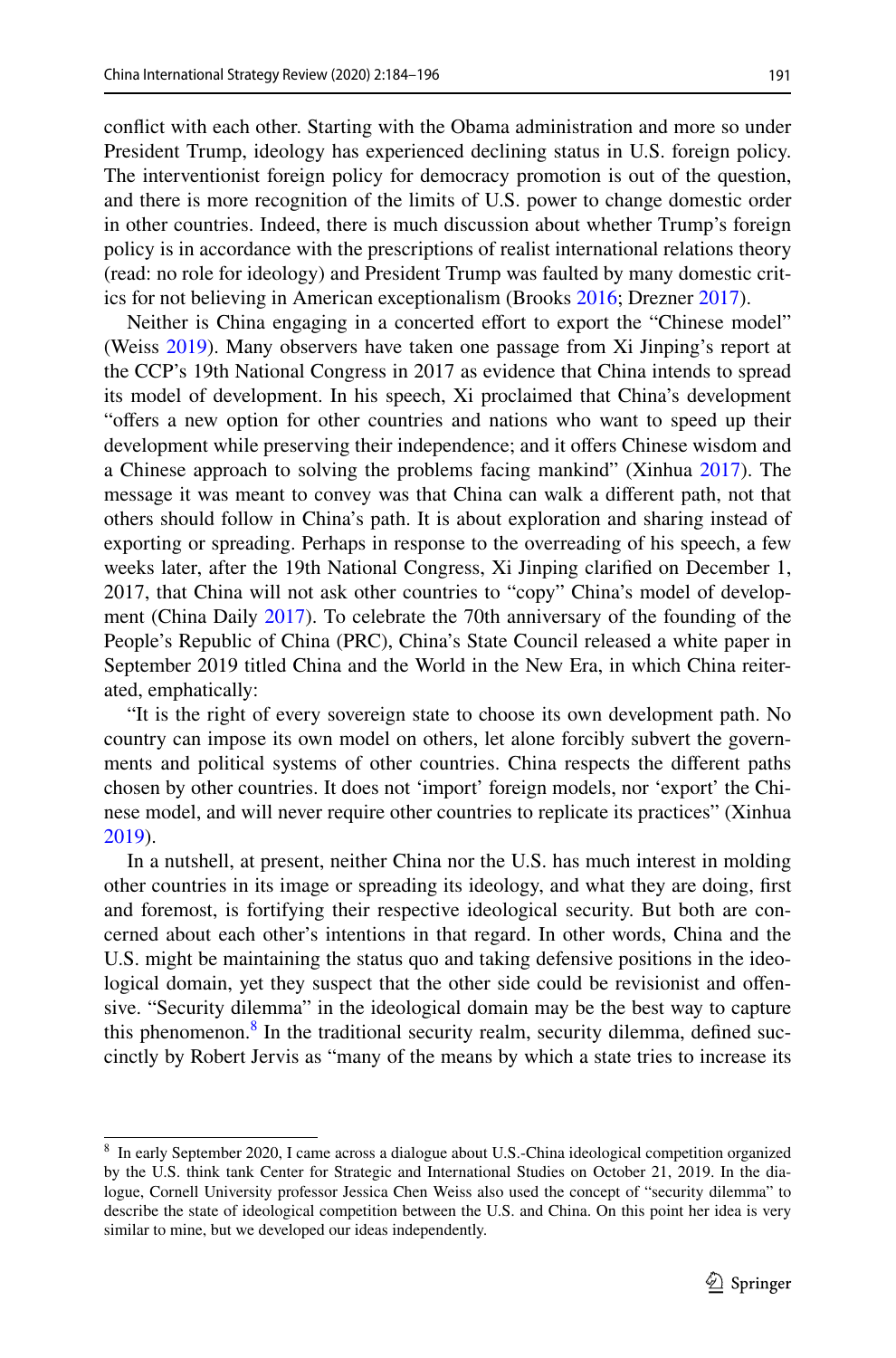security and decrease the security of others," describes how the defensive measures of two status quo states can nevertheless generate a spiraling action-reaction cycle that could end up with an unintended confict (Jervis [1978\)](#page-11-18). What makes a "security dilemma" in the ideological domain possibly worse is that it is even harder to distinguish defensive moves from offensive ones, a challenge reflected in one comment from Evan Medeiros, a former senior official in the Obama administration. As Medeiros noted:

"In terms of ideology, the question remains whether Xi will actively promote 'the China choice' as an alternative to Western forms of political and economic governance, thereby undermining democracies and market economics in vulnerable regions. Or is Xi trying to legitimize China's choices? In its efforts to do the latter it may actually achieve the former, triggering a more intense ideological divide" (Wyne et al. [2018](#page-12-13)).

The interaction between the U.S. and China amid the ongoing unprecedented COVID-19 pandemic is a most recent example which illustrates the dynamics of the ideological security dilemma. The tactics adopted by both Washington and Beijing during their narrative war may seem offensive in each other's eyes, but the tacti-cal offensive itself is rooted in their respective domestic insecurity.<sup>[9](#page-8-0)</sup> With domestic legitimacy at stake, neither side believes that it can afford to lose the narrative war, leading to an unfortunate action-reaction escalating spiral.

The above discussion also speaks to whether the Cold War is a proper analogy to understand U.S.-China competition. Many believe that the Cold War analogy is misleading, not only because of the high degree of economic and societal interdependence and the absence of two opposing blocs in the case of the U.S.-China competition but also because of the lack of an ideological confict between Washington and Beijing.<sup>10</sup> But the lack of a Cold War-style ideological conflict does not necessarily mean that ideology is irrelevant in the competition. In other words, if one measures the impact of ideology in great power competition along a continuum, and sees the U.S–Soviet Cold War-style ideological confict and the total absence of ideology as two extremes, then in between there can be a variety of other ways for ideology to exert infuence. The security dilemma-type is one such possibility in between.

#### **5 Managing the ideological security dilemma**

Just like a security dilemma in the traditional security realm, it is unlikely that the security dilemma in the ideological domain can be completely avoided because both are rooted in the anarchical nature of the international system and inherent uncertainty about the other party's intentions. As of this writing, the U.S. 2020 presidential campaigns are entering their fnal weeks, and as such it is worth noting that no matter who wins the election, the basic contours of an ideological security dilemma

<span id="page-8-0"></span><sup>&</sup>lt;sup>9</sup> Thomas Christensen made a similar point by calling it a "modern tragedy". See Christensen [\(2020](#page-10-16)).

<span id="page-8-1"></span><sup>&</sup>lt;sup>10</sup> For discussion about whether the Cold War is useful analogy for the U.S.-China competition, see Goldstein ([2020\)](#page-11-19), Khong ([2019\)](#page-12-14), Westad [\(2019](#page-11-2)), Leffler (2019), Yang [\(2018](#page-12-15)) and He ([2018\)](#page-11-21).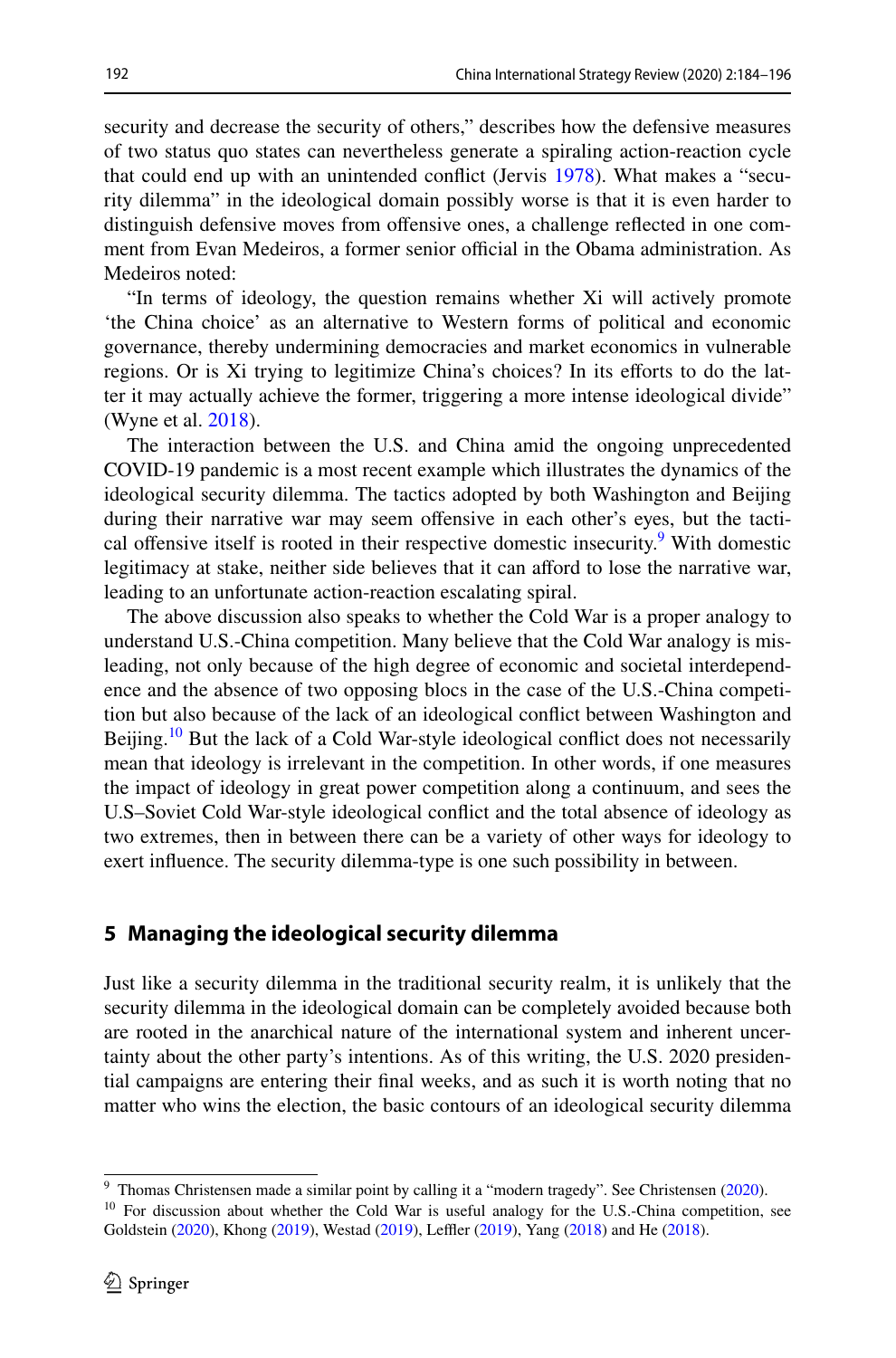are likely to persist. It is thus imperative for both Washington and Beijing to manage it well to avoid unnecessary ideological confict. First of all, each side should better understand how its own rhetoric and behaviors bear on the ideological insecurity of the other and refrain from exaggerating the other's ideological threat. China should understand that there is some kind of ideological retrenchment in U.S. foreign policy, and what John Mearsheimer calls the "liberal hegemony" strategy the U.S. had pursued after the end of the Cold War has drawn to a close (Mearsheimer [2018](#page-11-22)). Meanwhile, due to relative decline and domestic political malaise, U.S. selfconfdence has tangibly decreased while its sensitivity to a potential threat and sense of insecurity has grown. The U.S. has a low bar for ideological security: the victory of the Cold War and long-term global dominance of its ideology has made the mere existence of a diferent but viable ideology look like a threat.

The U.S. should understand that China is not exporting a China model. As the aforementioned 2019 white paper stated, the greatest inspiration from China's development is that there is no universally applicable model of development and it is crucial to take into account one's own historical legacy, cultural traditions, and socio-economic conditions. Indeed, China's legitimation of its way of development is premised on a rejection of any form of universalism, so it cannot logically propagate its developmental path as being universal. Furthermore, U.S. politicians should refrain from framing the U.S–China relationship in ideological terms. It may be useful for domestic mobilization, but the Truman-Acheson kind of "scare the hell out of the country" and "clearer than truth" threat infation would bring long-lasting and irreparable damage to the bilateral relationship.

Secondly, both sides can practice some ideological humility. This is relatively easier for China as China has a more inward-looking ideology. But as China's power and infuence continue to grow, it might be more of a challenge in the future. On the other hand, with a historically outward-looking ideology and a missionary conviction in spreading its supposedly shining example, the U.S. would fnd it more difficult to believe otherwise.

As Michael Hunt, a U.S. historian renowned for his work on ideology and U.S. foreign policy, pointed out, from the early contact between the U.S. and China in the late nineteenth century, the former had had a national "fantasy" of transforming China (Hunt [1983](#page-11-23), 302). Yet as Zhang Baijia, an infuential Chinese historian of U.S–China relations, noted, for major powers like the U.S. or China, outside infuence over its internal afairs and the developmental path is always limited (Zhang [2019](#page-12-16)). More broadly, the existence of multiple competitive ideologies is the normal state of affairs throughout most of human history. The domination of one ideology in the global marketplace of ideas is an exception rather than the rule (Weber and Jentleson [2010\)](#page-12-17).

Lastly, a little bit of competition may not be all that terrible. For instance, in the early Cold War days, the competition vis-à-vis the Soviet Union put sustained pressure on the U.S. government to be more responsive than it would otherwise have been to the domestic civil rights movement. Despite the more memorable events like the nuclear arms race, proxy wars, or hair-trigger crises, the U.S. won the Cold War to a great extent through continual domestic adjustments and reform. If both the U.S. and China can focus on their respective domestic priorities instead of trying to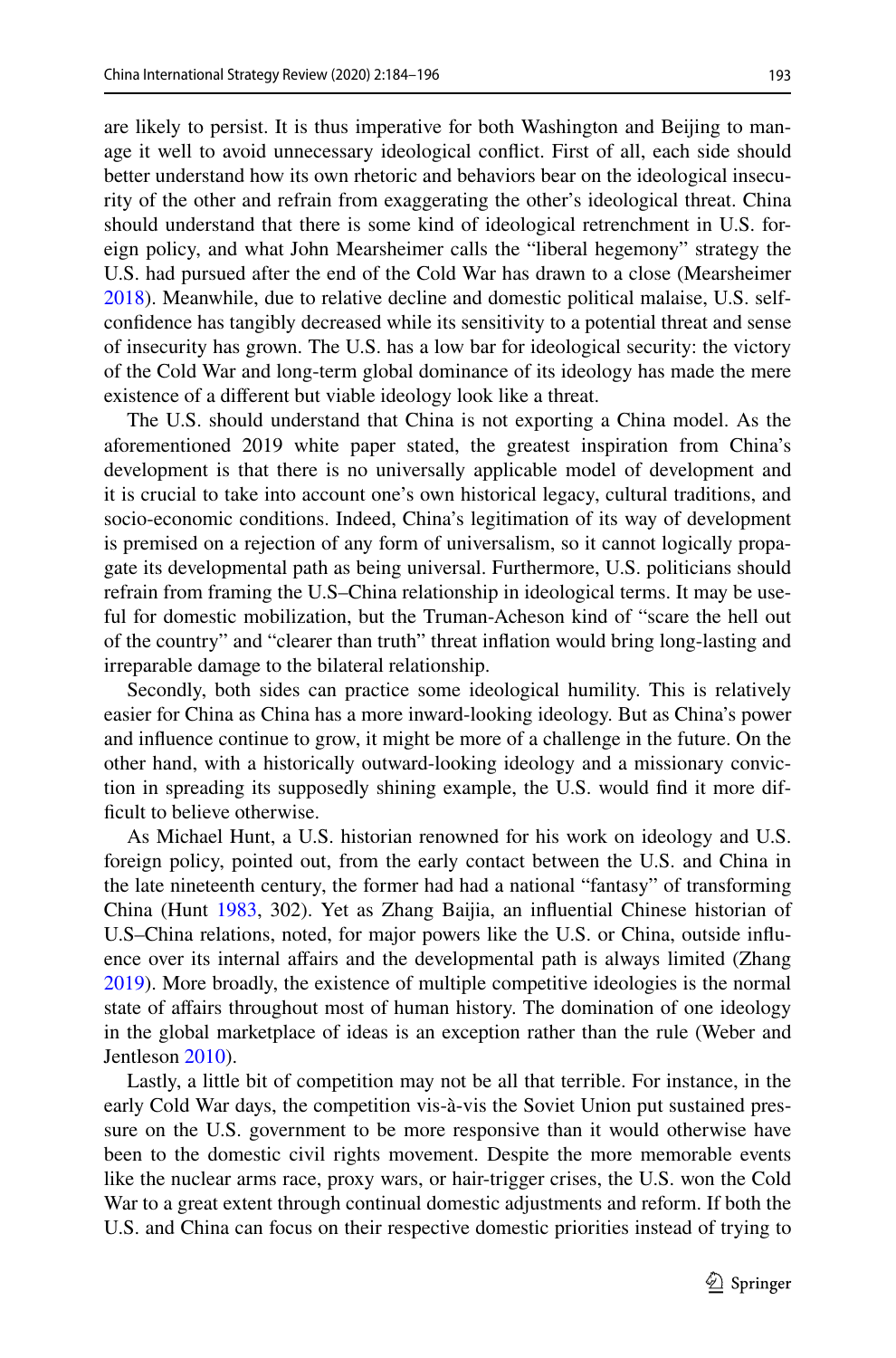mess up the other's business, then heathy competition might even bring some positive efects. This is not impossible. After all, major obstacles to the great rejuvenation of the Chinese nation lie within. In the case of the U.S., as President Trump said at the United Nations General Assembly in September 2019, "the path to peace and progress, and freedom and justice, and a better world of all humanity, begins at home" (The White House [2019](#page-12-18)). A limited and healthy competition in which Washington and Beijing prioritize putting their own houses in order would beneft not only the American and Chinese people but also the rest of the world.

#### **Compliance with ethical standards**

**Confict of interest** The author declares that he has no confict of interest.

## **References**

- <span id="page-10-0"></span>Blackwill, Robert D. 2020. Implementing grand strategy toward China: 22 U.S. policy prescriptions. Council on Foreign Relations. [https://cdn.cfr.org/sites/default/fles/report\\_pdf/CSR85\\_Blackwill\\_](https://cdn.cfr.org/sites/default/files/report_pdf/CSR85_Blackwill_China.pdf) [China.pdf.](https://cdn.cfr.org/sites/default/files/report_pdf/CSR85_Blackwill_China.pdf) Accessed 1 Oct 2020.
- <span id="page-10-1"></span>Brands, Hal. 2018. Democracy vs. authoritarianism: how ideology shapes great-power confict. *Survival* 60 (5): 61–114.
- <span id="page-10-13"></span>Brooks, Rosa. 2016. Donald Trump has a coherent, realist foreign policy. *Foreign Policy.* [https://forei](https://foreignpolicy.com/2016/04/12/donald-trump-has-a-coherent-realist-foreign-policy/) [gnpolicy.com/2016/04/12/donald-trump-has-a-coherent-realist-foreign-policy/](https://foreignpolicy.com/2016/04/12/donald-trump-has-a-coherent-realist-foreign-policy/). Accessed 1 Oct 2020.
- <span id="page-10-6"></span>Bush, George W. 2010. *Decision points*. New York: Crown.
- <span id="page-10-9"></span>Campbell, Kurt M., and Ely Ratner. 2018. The China reckoning: how Beijing defed American expectations. *Foreign Afairs* 97 (2): 60–70.
- <span id="page-10-3"></span>Chhabra, Tarun. 2018. The China challenge, democracy, and U.S. grand strategy. Brookings Institution. [https://www.brookings.edu/wp-content/uploads/2019/02/FP\\_20190311\\_us\\_grand\\_strategy\\_chhab](https://www.brookings.edu/wp-content/uploads/2019/02/FP_20190311_us_grand_strategy_chhabra.pdf) [ra.pdf.](https://www.brookings.edu/wp-content/uploads/2019/02/FP_20190311_us_grand_strategy_chhabra.pdf) Accessed 1 Oct 2020.
- <span id="page-10-15"></span>China Daily. 2017. Highlights of Xi's speech at world political party dialogue. [https://www.chinadaily](https://www.chinadaily.com.cn/china/2017-12/01/content_35161658.htm) [.com.cn/china/2017-12/01/content\\_35161658.htm](https://www.chinadaily.com.cn/china/2017-12/01/content_35161658.htm). Accessed 1 Oct 2020.
- <span id="page-10-16"></span>Christensen, Thomas J. 2020. A modern tragedy? COVID-19 and U.S.-China relations. Brookings Institution. [https://www.brookings.edu/wp-content/uploads/2020/05/FP\\_20200511\\_covid\\_us\\_china\\_chris](https://www.brookings.edu/wp-content/uploads/2020/05/FP_20200511_covid_us_china_christensen_v3.pdf) [tensen\\_v3.pdf](https://www.brookings.edu/wp-content/uploads/2020/05/FP_20200511_covid_us_china_christensen_v3.pdf). Accessed 1 Oct 2020.
- <span id="page-10-5"></span>Clinton, Bill. 2000. Speech on China trade bill. *New York Times*. [https://movies2.nytimes.com/library/](http://movies2.nytimes.com/library/world/asia/030900clinton-china-text.html) [world/asia/030900clinton-china-text.html.](http://movies2.nytimes.com/library/world/asia/030900clinton-china-text.html) Accessed 1 Oct 2020.
- <span id="page-10-4"></span>Clinton Digital Library. 1997. President Clinton & President Jiang at joint press conference. [https://clint](https://clinton.presidentiallibraries.us/items/show/15880) [on.presidentiallibraries.us/items/show/15880.](https://clinton.presidentiallibraries.us/items/show/15880) Accessed 1 Oct 2020.
- <span id="page-10-11"></span>Diamond, Larry, and Orville Schell. 2018. *Chinese infuence & American interests: promoting constructive vigilance*. Stanford: Hoover Institution Press.
- <span id="page-10-14"></span>Drezner, Daniel W. 2017. America the unexceptional. *Washington Post*. [https://www.washingtonpost.](https://www.washingtonpost.com/posteverything/wp/2017/02/01/america-the-unexceptional/) [com/posteverything/wp/2017/02/01/america-the-unexceptional/.](https://www.washingtonpost.com/posteverything/wp/2017/02/01/america-the-unexceptional/) Accessed 1 Oct 2020.
- <span id="page-10-7"></span>Economy, Elizabeth C. 2018. *The third revolution: Xi Jinping and the new Chinese state*. New York: Oxford University Press.
- <span id="page-10-8"></span>Friedberg, Aaron L. 2015. The debate over U.S. China strategy. *Survival* 57 (3): 89–110.
- <span id="page-10-2"></span>Friedberg, Aaron L. 2018. Competing with China. *Survival* 60 (3): 7–64.
- <span id="page-10-12"></span>Friedman, Thomas L. 2019. The world is becoming "deep". *China Development Forum*. [https://www.](http://www.uscnpm.com/model_item.html?action=view&table=article&id=19556) [uscnpm.com/model\\_item.html?action=view&table=article&id=19556](http://www.uscnpm.com/model_item.html?action=view&table=article&id=19556). Accessed 1 Oct 2020.
- <span id="page-10-10"></span>Fu, Ying. 2017. China's vision for the world: a community of shared future. *The Diplomat*. [https://thedi](https://thediplomat.com/2017/06/chinas-vision-for-the-world-a-community-of-shared-future/) [plomat.com/2017/06/chinas-vision-for-the-world-a-community-of-shared-future/](https://thediplomat.com/2017/06/chinas-vision-for-the-world-a-community-of-shared-future/). Accessed 1 Oct 2020.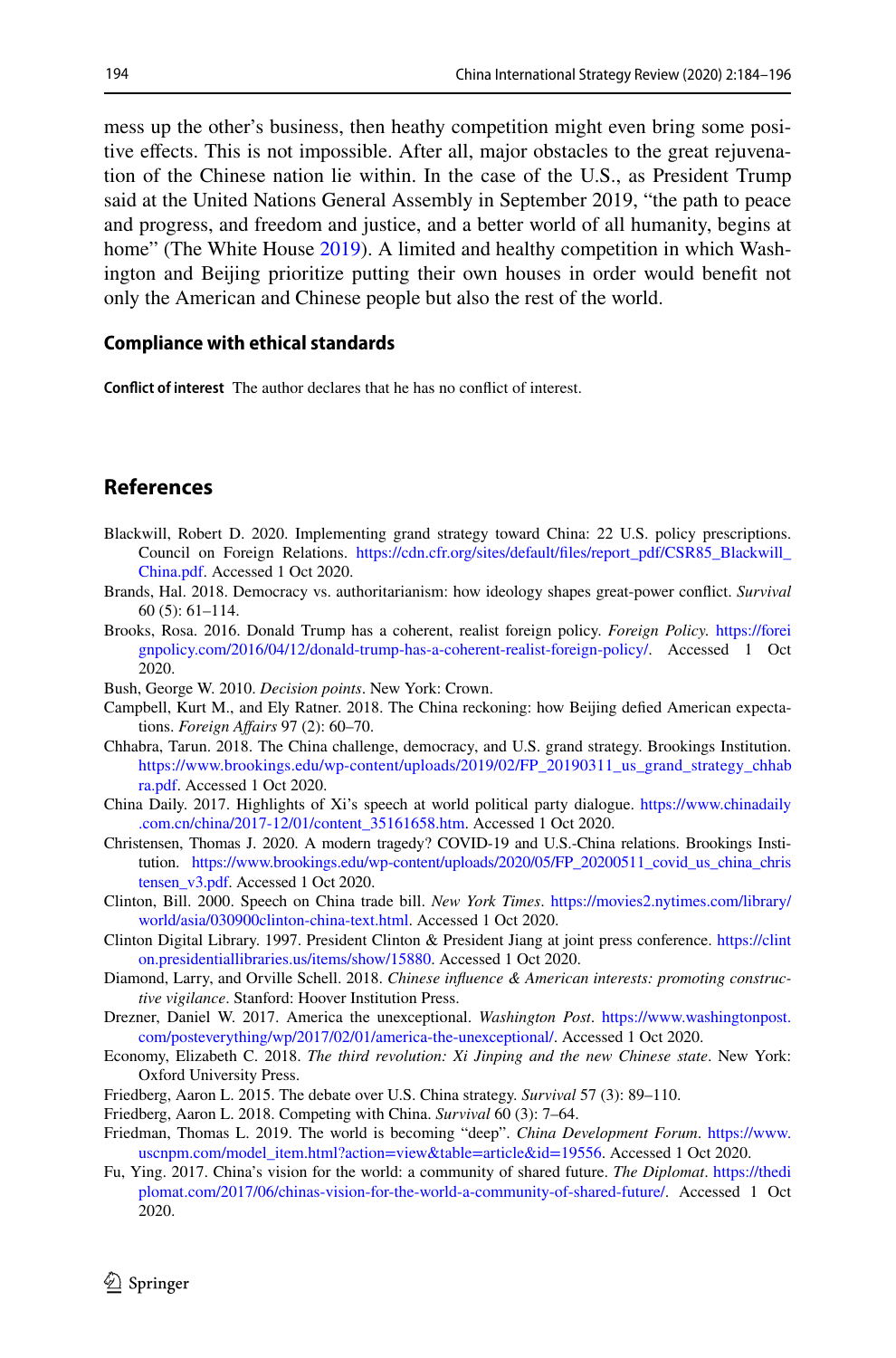- <span id="page-11-19"></span>Goldstein, Avery. 2020. U.S.-China rivalry in the 21st century: déjà vu and Cold War II. *China International Strategy Review* 2 (1): 48–62.
- <span id="page-11-15"></span>Greitens, Sheena Chestnut. 2020. Dealing with demand for China's global surveillance exports. Brookings Institution. [https://www.brookings.edu/wp-content/uploads/2020/04/FP\\_20200428\\_china](https://www.brookings.edu/wp-content/uploads/2020/04/FP_20200428_china_surveillance_greitens_v3.pdf) surveillance greitens v3.pdf. Accessed 1 Oct 2020.
- <span id="page-11-17"></span>Gunitsky, Seva. 2017. *Aftershocks: great powers and domestic reforms in the twentieth century*. Princeton: Princeton University Press.
- <span id="page-11-21"></span>He, Yafei. 2018. Will China and the U.S. enter a "Cold War". *China-U.S. Focus*. [https://www.chinausfoc](https://www.chinausfocus.com/foreign-policy/will-china-and-us-enter-a-cold-war) [us.com/foreign-policy/will-china-and-us-enter-a-cold-war](https://www.chinausfocus.com/foreign-policy/will-china-and-us-enter-a-cold-war). Accessed 1 Oct 2020.
- <span id="page-11-23"></span>Hunt, Michael H. 1983. *The making of a special relationship: the United States and China to 1914*. New York: Columbia University Press.
- <span id="page-11-16"></span>Ikenberry, G. John. 2011. *Liberal leviathan: the origins, crisis, and transformation of the American world order*. Princeton: Princeton University Press.
- <span id="page-11-18"></span>Jervis, Robert. 1978. Cooperation under the security dilemma. *World Politics* 30 (2): 167–214.
- <span id="page-11-0"></span>Jie, Dalei. 2020. Ideology and China-U.S. strategic competition. *Quarterly Journal of International Politics* 5 (2): 84–108.
- <span id="page-11-20"></span>Khong, Yuen Foong. 2019. The U.S., China, and the Cold War analogy. *China International Strategy Review* 1 (2): 223–237.
- <span id="page-11-2"></span>Leffler, Melvyn P. 2019. China isn't the Soviet Union. Confusing the two is dangerous. *The Atlantic*. [https](https://www.theatlantic.com/ideas/archive/2019/12/cold-war-china-purely-optional/601969/) [://www.theatlantic.com/ideas/archive/2019/12/cold-war-china-purely-optional/601969/](https://www.theatlantic.com/ideas/archive/2019/12/cold-war-china-purely-optional/601969/). Accessed 1 Oct 2020.
- <span id="page-11-7"></span>Mann, James. 2010. Behold China. *New Republic*. <https://newrepublic.com/article/73808/behold-china>. Accessed 1 Oct 2020.
- <span id="page-11-22"></span>Mearsheimer, John J. 2018. *The great delusion: liberal dreams and international realities*. New Haven: Yale University Press.
- <span id="page-11-1"></span>Medeiros, Evan S. 2019. The changing fundamentals of U.S.-China relations. *The Washington Quarterly* 42 (3): 93–119.
- <span id="page-11-14"></span>Mozur, Paul, Jonah M. Kessel, and Melissa Chan. 2019. Made in China, exported to the world: the surveillance state. *New York Times*. [https://www.nytimes.com/2019/04/24/technology/ecuador-surve](https://www.nytimes.com/2019/04/24/technology/ecuador-surveillance-cameras-police-government.html) [illance-cameras-police-government.html.](https://www.nytimes.com/2019/04/24/technology/ecuador-surveillance-cameras-police-government.html) Accessed 1 Oct 2020.
- <span id="page-11-5"></span>Nixon, Richard. 1978. *RN: the memoirs of Richard Nixon*. New York: Grosset & Dunlap.
- <span id="page-11-11"></span>Pence, Mike. 2018. Remarks on the administration's policy towards China. Hudson Institute. [https://](https://www.hudson.org/events/1610-vice-president-mike-pence-s-remarks-on-the-administration-s-policy-towards-china102018) [www.hudson.org/events/1610-vice-president-mike-pence-s-remarks-on-the-administration-s-polic](https://www.hudson.org/events/1610-vice-president-mike-pence-s-remarks-on-the-administration-s-policy-towards-china102018) [y-towards-china102018](https://www.hudson.org/events/1610-vice-president-mike-pence-s-remarks-on-the-administration-s-policy-towards-china102018). Accessed 1 Oct 2020.
- <span id="page-11-3"></span>Pompeo, Michael R. 2019a. The China challenge. Hudson Institute. [https://py.usembassy.gov/speech-of](https://py.usembassy.gov/speech-of-secretary-of-state-michael-r-pompeo-the-china-challenge/)[secretary-of-state-michael-r-pompeo-the-china-challenge/.](https://py.usembassy.gov/speech-of-secretary-of-state-michael-r-pompeo-the-china-challenge/) Accessed 1 Oct 2020.
- <span id="page-11-4"></span>Pompeo, Michael R. 2019b. The lessons of 1989: freedom and our future. Koerber Stiftung Axica. [https](https://translations.state.gov/2019/11/08/the-lessons-of-1989-freedom-and-our-future/) [://translations.state.gov/2019/11/08/the-lessons-of-1989-freedom-and-our-future/](https://translations.state.gov/2019/11/08/the-lessons-of-1989-freedom-and-our-future/). Accessed 1 Oct 2020.
- <span id="page-11-12"></span>Pompeo, Michael R. 2020. Communist China and the free world's future. The Richard Nixon Presidential Library and Museum. <https://www.state.gov/communist-china-and-the-free-worlds-future/>. Accessed 1 Oct 2020.
- <span id="page-11-6"></span>Reagan, Ronald. 1984. Remarks upon returning from China. Ronald Reagan Presidential Library. [https://](https://www.reaganlibrary.gov/research/speeches/50184c) [www.reaganlibrary.gov/research/speeches/50184c.](https://www.reaganlibrary.gov/research/speeches/50184c) Accessed 1 Oct 2020.
- <span id="page-11-9"></span>The United States Department of Defense. 2018. *Summary of the 2018 national defense strategy of the United States of America*. [https://dod.defense.gov/Portals/1/Documents/pubs/2018-National-Defen](https://dod.defense.gov/Portals/1/Documents/pubs/2018-National-Defense-Strategy-Summary.pdf) [se-Strategy-Summary.pdf.](https://dod.defense.gov/Portals/1/Documents/pubs/2018-National-Defense-Strategy-Summary.pdf) Accessed 1 Oct 2020.
- <span id="page-11-10"></span>The United States Department of Defense. 2019. *Indo-Pacifc strategy report: preparedness, partnerships, and promoting a networked region*. [https://media.defense.gov/2019/Jul/01/2002152311/-1/-](https://media.defense.gov/2019/Jul/01/2002152311/-1/-1/1/DEPARTMENT-OF-DEFENSE-INDO-PACIFIC-STRATEGY-REPORT-2019.PDF) [1/1/DEPARTMENT-OF-DEFENSE-INDO-PACIFIC-STRATEGY-REPORT-2019.PDF](https://media.defense.gov/2019/Jul/01/2002152311/-1/-1/1/DEPARTMENT-OF-DEFENSE-INDO-PACIFIC-STRATEGY-REPORT-2019.PDF). Accessed 1 Oct 2020.
- <span id="page-11-13"></span>The United States House of Representatives Permanent Select Committee on Intelligence. 2019. China's digital authoritarianism: surveillance, infuence, and political control. [https://docs.house.gov/meeti](https://docs.house.gov/meetings/IG/IG00/20190516/109462/HHRG-116-IG00-Transcript-20190516.pdf) [ngs/IG/IG00/20190516/109462/HHRG-116-IG00-Transcript-20190516.pdf.](https://docs.house.gov/meetings/IG/IG00/20190516/109462/HHRG-116-IG00-Transcript-20190516.pdf) Accessed 1 Oct 2020.
- <span id="page-11-8"></span>The White House. 2017. *National security strategy of the United States of America*. [https://www.white](https://www.whitehouse.gov/wp-content/uploads/2017/12/NSS-Final-12-18-2017-0905.pdf) [house.gov/wp-content/uploads/2017/12/NSS-Final-12-18-2017-0905.pdf.](https://www.whitehouse.gov/wp-content/uploads/2017/12/NSS-Final-12-18-2017-0905.pdf) Accessed 1 Oct 2020.